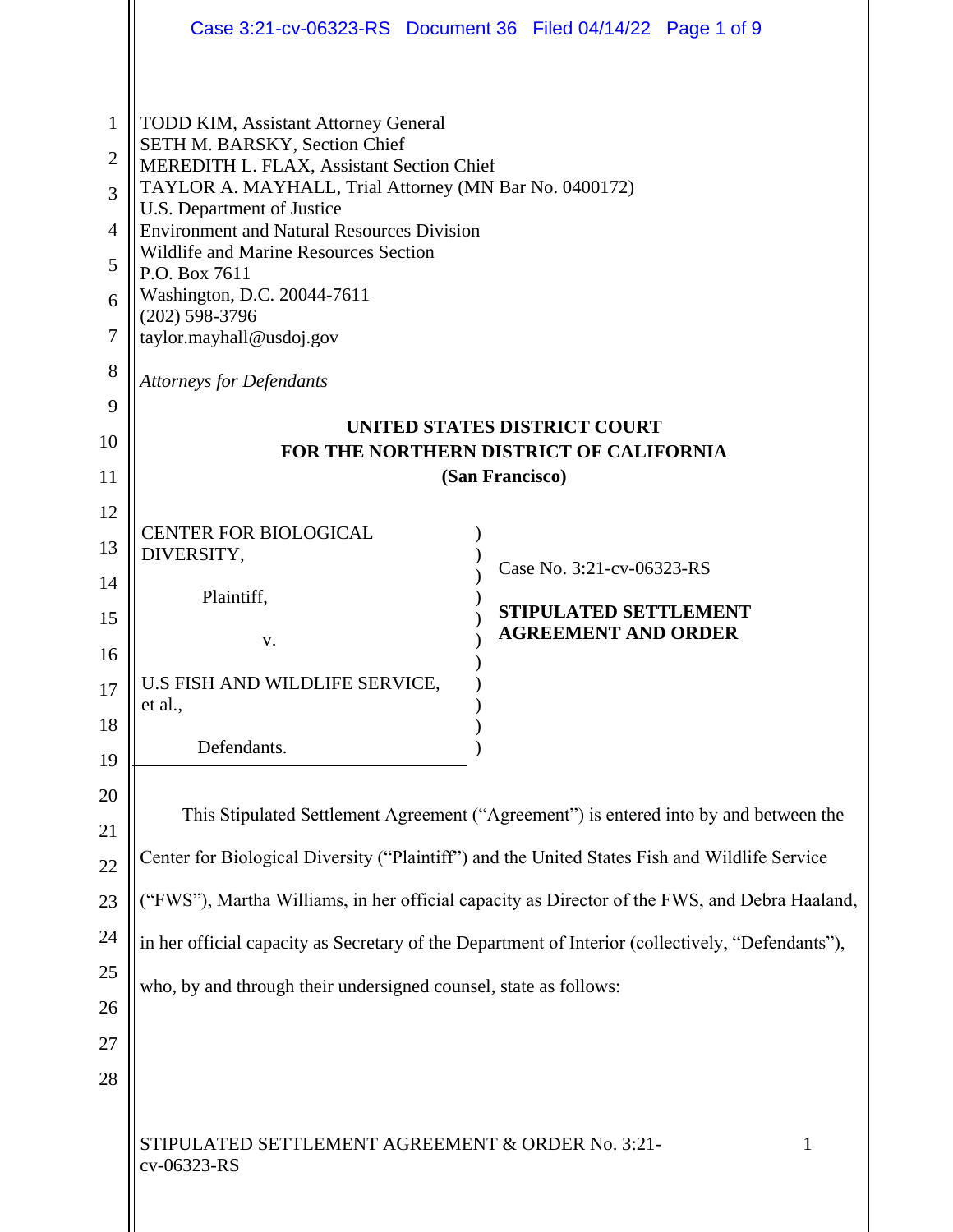# Case 3:21-cv-06323-RS Document 36 Filed 04/14/22 Page 2 of 9

WHEREAS, on September 25, 2012, Plaintiff petitioned the FWS to list the Clear Lake hitch (*Lavinia exilicauda chi*) as an endangered or threatened species under the Endangered Species Act ("ESA"), 16 U.S.C. §§ 1531, *et seq.*;

WHEREAS, on April 10, 2015, the FWS issued a finding, in accordance with 16 U.S.C.  $§$  1533(b)(3)(A), that the petition presented substantial evidence that listing the Clear Lake hitch may be warranted. 80 Fed. Reg. 19,259 (Apr. 10, 2015);

WHEREAS, on December 3, 2020, the FWS issued a finding, in accordance with 16 U.S.C. § 1533(b)(3)(B) ("12-month finding"), in which FWS concluded that listing the Clear Lake hitch was not warranted under the ESA. 85 Fed. Reg. 78,029 (Dec. 3, 2020);

WHEREAS, on February 25, 2021, Plaintiff sent Defendants a letter stating its intent to file suit challenging FWS's not warranted 12-month finding for the Clear Lake hitch, pursuant to 16 U.S.C. § 1540(g)(2);

WHEREAS, on August 17, 2021, Plaintiff filed the above-captioned action challenging the not warranted 12-month finding under the ESA and the Administrative Procedure Act ("APA"). ECF No. 1;

WHEREAS, on November 24, 2021, Defendants filed the administrative record pertaining to the not warranted 12-month finding, which it amended on January 20, 2022. ECF Nos. 24, 26; WHEREAS, on February 4, 2022, Plaintiff filed a motion to supplement the administrative record and a motion for summary judgment. ECF Nos. 27, 28;

WHEREAS, FWS will re-evaluate the conservation status of the Clear Lake hitch and develop a new 12-month finding, in accordance with 16 U.S.C. § 1533(b)(3)(B), as to whether the Clear Lake hitch warrants listing as an endangered or threatened species;

WHEREAS, FWS will issue a "Dear Interested Party" notification letter to various entities, including federal and state agencies, Native American Tribes, non-governmental organizations,

STIPULATED SETTLEMENT AGREEMENT & ORDER No. 3:21-<br>2 cv-06323-RS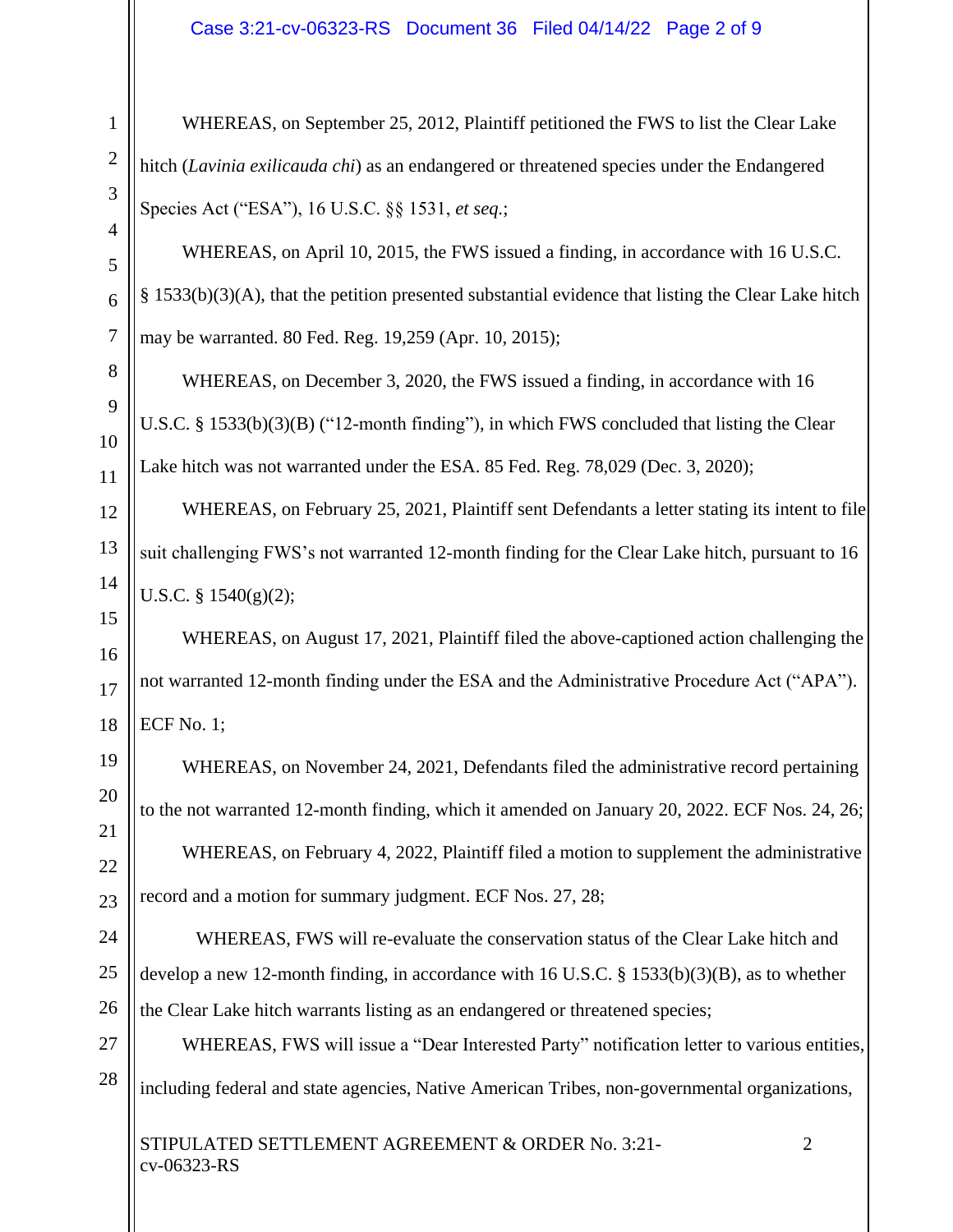# Case 3:21-cv-06323-RS Document 36 Filed 04/14/22 Page 3 of 9

and the scientific community, seeking additional and updated information on topics including juvenile recruitment and water quality and quantity data, to inform FWS's analysis of the status of the Clear Lake hitch;

WHEREAS, the Parties, through their authorized representatives, and without any final adjudication of the issues of fact or law with respect to Plaintiff's claims, have negotiated a settlement that they consider to be a just, fair, adequate, and equitable resolution of the disputes set forth in Plaintiff's Complaint;

WHEREAS, the Parties agree that settlement of this action in this manner is in the public interest and is an appropriate way to resolve Plaintiff's Complaint;

NOW, THEREFORE, the Parties hereby stipulate and agree as follows:

1

2

3

4

5

6

7

8

9

10

11

12

13

14

15

16

17

18

19

20

21

22

23

24

25

26

27

28

- 1. On or before January 12, 2025, FWS will submit to the Office of the Federal Register a new 12-month finding as to whether the listing of the Clear Lake hitch as threatened or endangered is (a) not warranted; (b) warranted; or (c) warranted but precluded by other pending proposals, pursuant to the ESA, 16 U.S.C. § 1533(b)(3)(B).
- 2. The Order entering this Agreement may be modified by the Court upon good cause shown, consistent with the Federal Rules of Civil Procedure, by written stipulation between the Parties filed with and approved by the Court, or upon written motion filed by one of the Parties and granted by the Court. In the event that either Party seeks to modify the terms of this Agreement, including the deadline specified in Paragraph 1, or in the event of a dispute arising out of or relating to this Agreement, or in the event that either Party believes that the other Party has failed to comply with any term or condition of this Agreement, the Party seeking the modification, raising the dispute, or seeking enforcement shall provide the other Party with notice of the claim or modification. The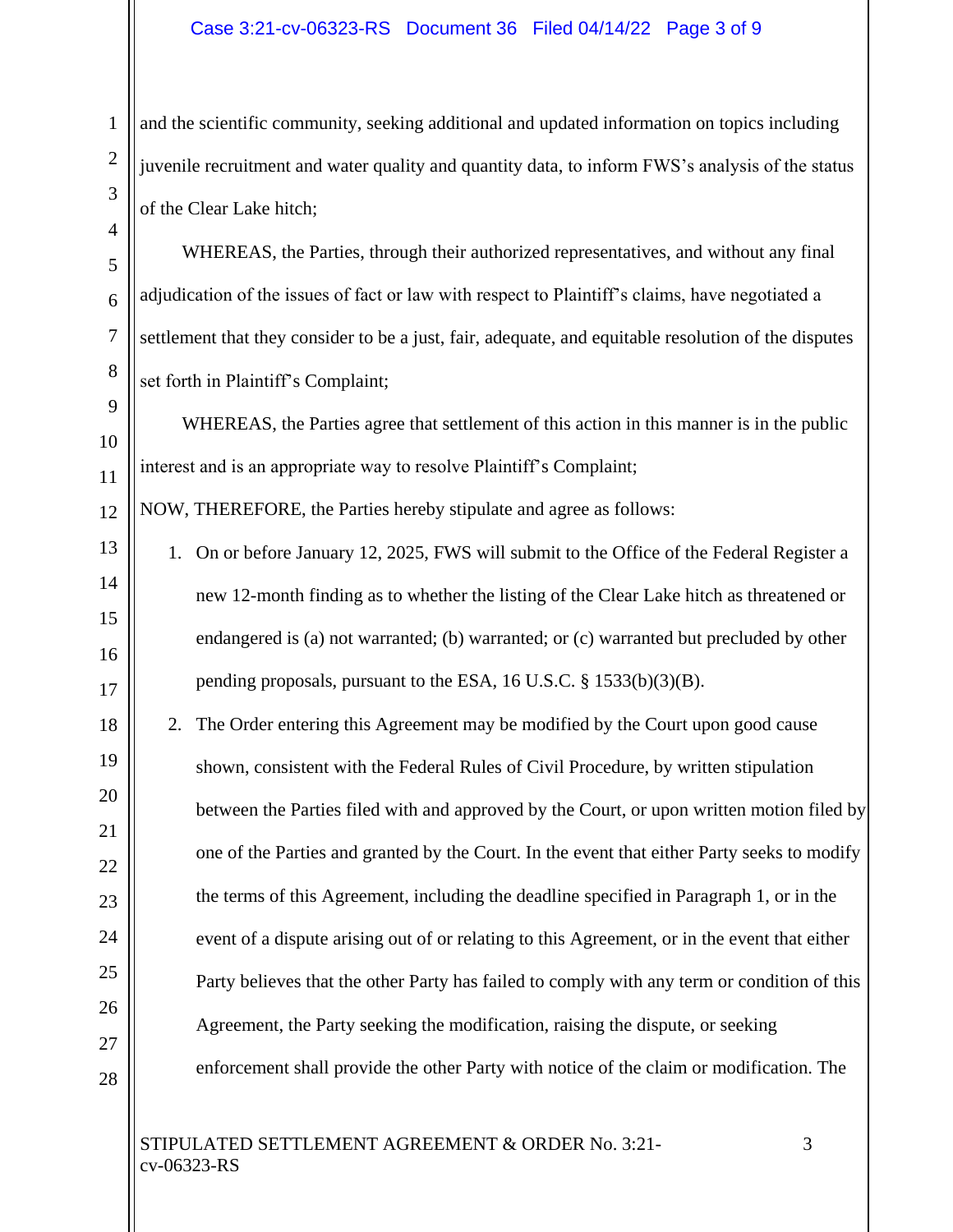## Case 3:21-cv-06323-RS Document 36 Filed 04/14/22 Page 4 of 9

1

2

3

4

5

6

7

8

9

10

11

12

13

14

15

16

17

18

19

20

21

22

23

24

25

26

27

28

Parties agree that they will meet and confer at the earliest possible time in a good-faith effort to resolve the claim before seeking relief from the Court. If the Parties are unable to resolve the claim themselves, either Party may seek relief from the Court.

3. In the event that Defendants fail to meet the deadline in Paragraph 1 and have not sought to modify this Agreement, Plaintiff's first remedy shall be a motion to enforce the terms of this Agreement, after following the dispute resolution procedures described above. This Agreement shall not, in the first instance, be enforceable through a proceeding for contempt of court.

4. Plaintiff reserves the right to request attorneys' fees and costs from Defendants pursuant to section  $11(g)$  of the ESA, 16 U.S.C. § 1540 $(g)$ , and Defendants reserve their right to contest Plaintiff's entitlement to recover fees and the amount of any such fees and do not waive any objection or defenses that they may have to Plaintiff's request. The parties agree to the following schedule for addressing attorneys' fees and costs:

a. Within thirty (30) days of the entry of the order by this Court approving this Agreement, Plaintiff will provide to Defendants an itemization of the attorneys' fees and costs it seeks to recover to allow Defendants to assess whether settlement of such claims is possible.

b. Within sixty (60) days of Defendants' receipt of this itemization of the Plaintiff's proposed fees and costs, the parties will notify the Court whether they have reached a settlement as to the payment of the Plaintiff's attorneys' fees and costs by Defendants.

# c. If the parties have not reached agreement on attorneys' fees and costs at the time they provide this post-receipt notice to the Court, the Plaintiff may move within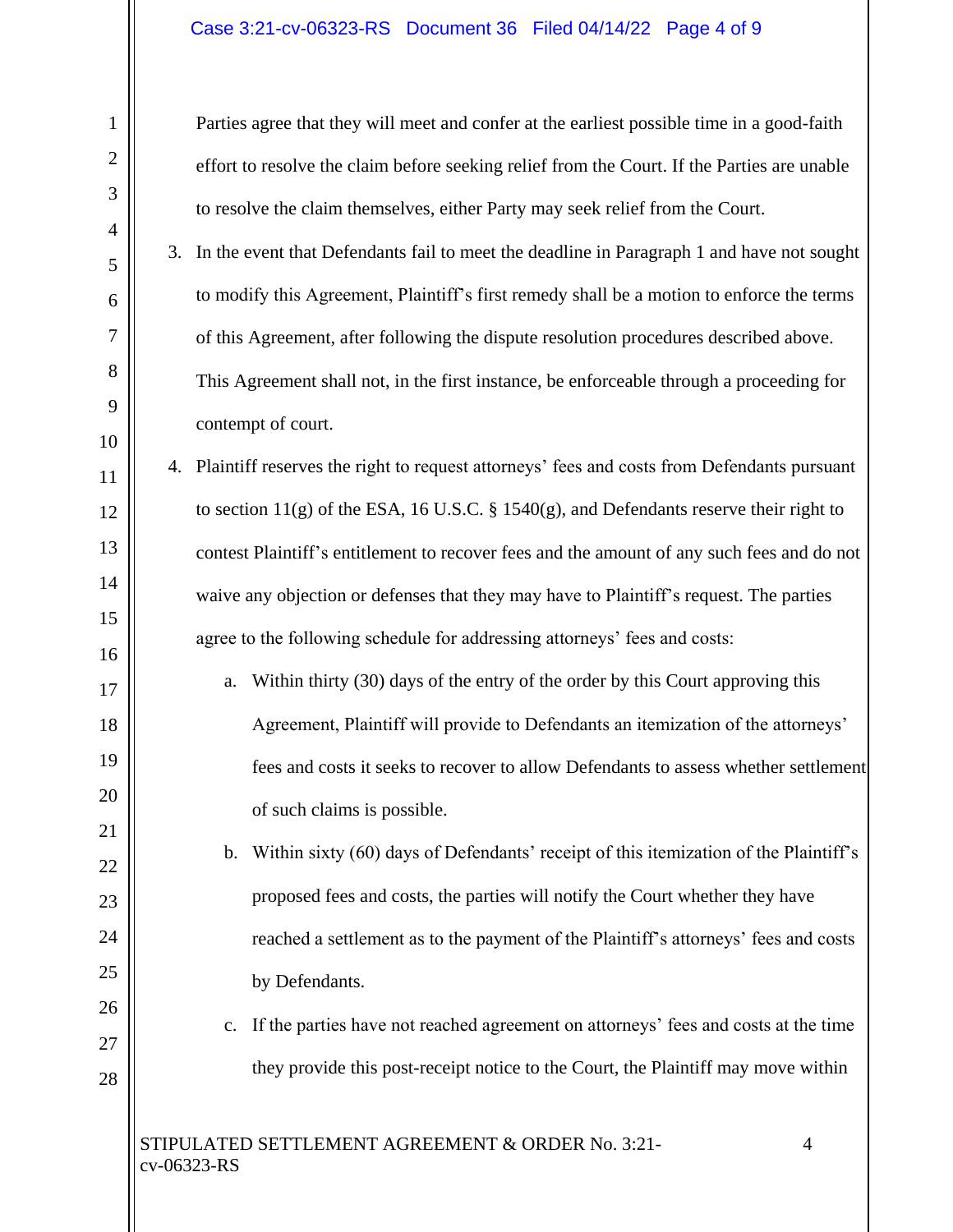1

2

3

4

5

6

7

8

9

10

11

12

13

14

15

16

17

18

19

20

21

22

23

24

25

26

27

28

thirty (30) days of that date for the Court to award attorneys' fees and costs. Briefing and adjudication of the Plaintiff's motion for attorneys' fees and costs and Defendants' opposition thereto will then proceed as provided in LCvR 7. In the event that Plaintiff files such a motion, Defendants reserve the right to contest any entitlement to and/or the reasonableness of the amount of Plaintiff's claims to attorneys' fees and costs, including the hourly rates and the number of hours billed.

5. The parties agree that Plaintiff reserves the right to seek additional fees and costs incurred subsequent to this Agreement arising from a need to enforce or defend against efforts to modify the underlying schedule outlined in Paragraph 2 or for any other continuation of this action. By this Agreement, Defendants do not waive any right to contest fees claimed by Plaintiff or Plaintiff's counsel, including hourly rates and the number of hours billed, in any future litigation or continuation of the present action. Further, this Agreement as to attorneys' fees and costs has no precedential value and shall not be used as evidence in any other attorneys' fees litigation.

6. This Agreement requires only that Defendants take the actions specified in Paragraph 1. No provision of this Agreement shall be interpreted as, or constitute, a commitment or requirement that Defendants take action in contravention of the ESA, the APA, or any other law or regulation, either substantive or procedural. Nothing in this Agreement shall be construed to limit or modify the discretion accorded to Defendants by the ESA, APA, or general principles of administrative law with respect to the procedures to be followed in making any determination required herein, or as to the substance of any determinations made pursuant to Paragraph 1 of the Agreement. To challenge any final determination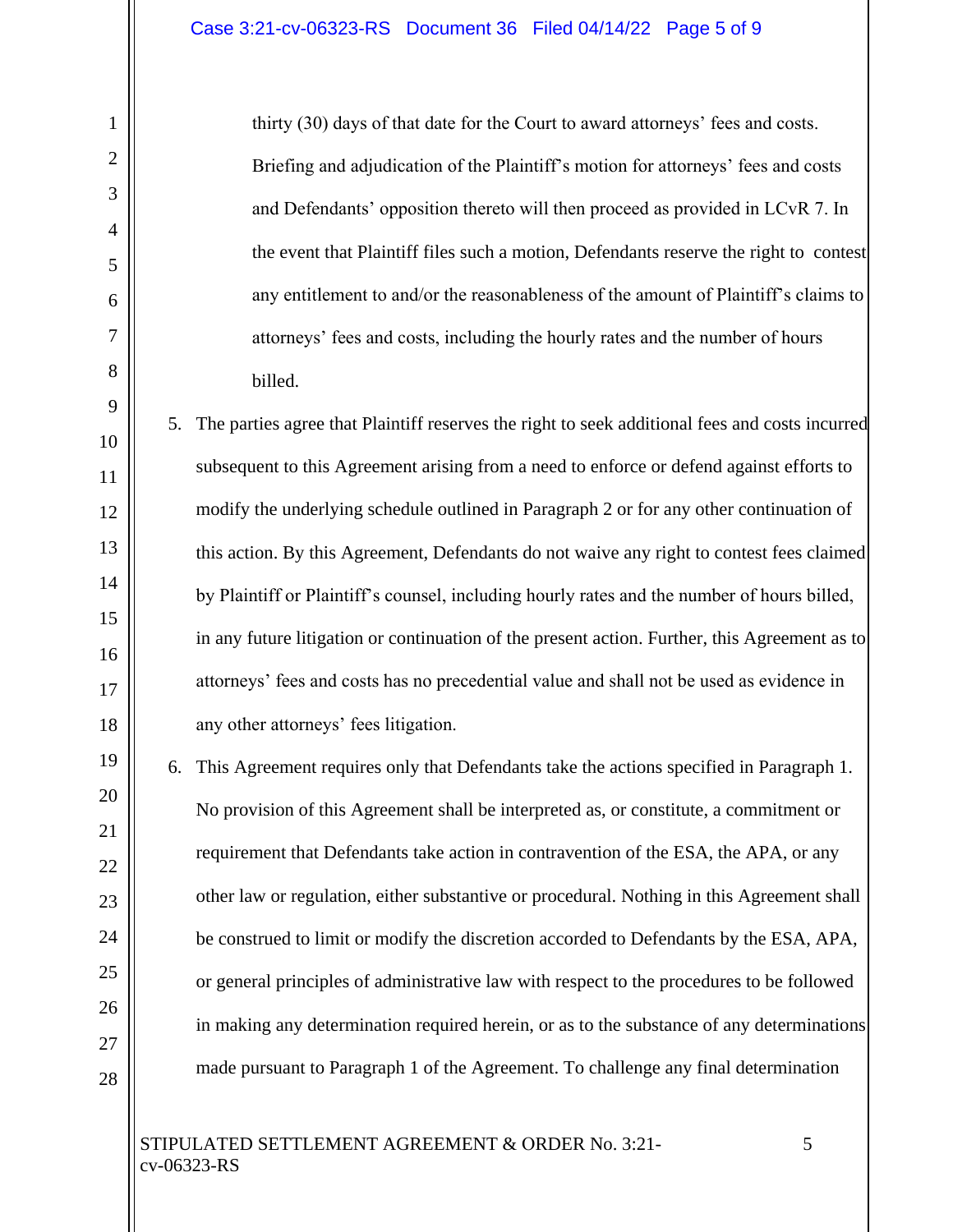### Case 3:21-cv-06323-RS Document 36 Filed 04/14/22 Page 6 of 9

issued pursuant to Paragraph 1, Plaintiff must file a separate action. Defendants reserve the right to raise any applicable claims or defenses to such challenges.

- 7. No part of this Agreement shall have precedential value in any litigation or in representations before any court or forum or in any public setting. No Party shall use this Agreement or the terms herein as evidence of what does or does not constitute a reasonable timeline for issuing 12-month findings for any petitioned species.
- 8. Nothing in this Agreement shall be construed or offered as evidence in any proceeding as an admission or concession of any wrongdoing, liability, or any issue of fact or law concerning the claims settled under this Agreement or any similar claims brought in the future by any other party. Except as expressly provided in this Agreement, none of the Parties waives or relinquishes any legal rights, claims, or defenses it may have. This Agreement is executed for the purpose of settling Plaintiff's Complaint, and nothing herein shall be construed as precedent having preclusive effect in any other context.
- 9. Nothing in this Agreement shall be interpreted as, or shall constitute, a requirement that Defendants are obligated to pay any funds exceeding those available, or take any action in contravention of the Anti-Deficiency Act, 31 U.S.C. § 1341, or any other applicable appropriations law.

10. The Parties agree that this Agreement was negotiated in good faith and that it constitutes a settlement of claims that were disputed by the Parties. By entering into this Agreement, none of the Parties waive any legal rights, claims, or defenses except as expressly stated herein. This Agreement contains all of the terms of agreement between the Parties concerning the Complaint, and is intended to be the final and sole agreement between the Parties with respect thereto. The Parties agree that any prior or contemporaneous

## STIPULATED SETTLEMENT AGREEMENT & ORDER No. 3:21- 6 cv-06323-RS

1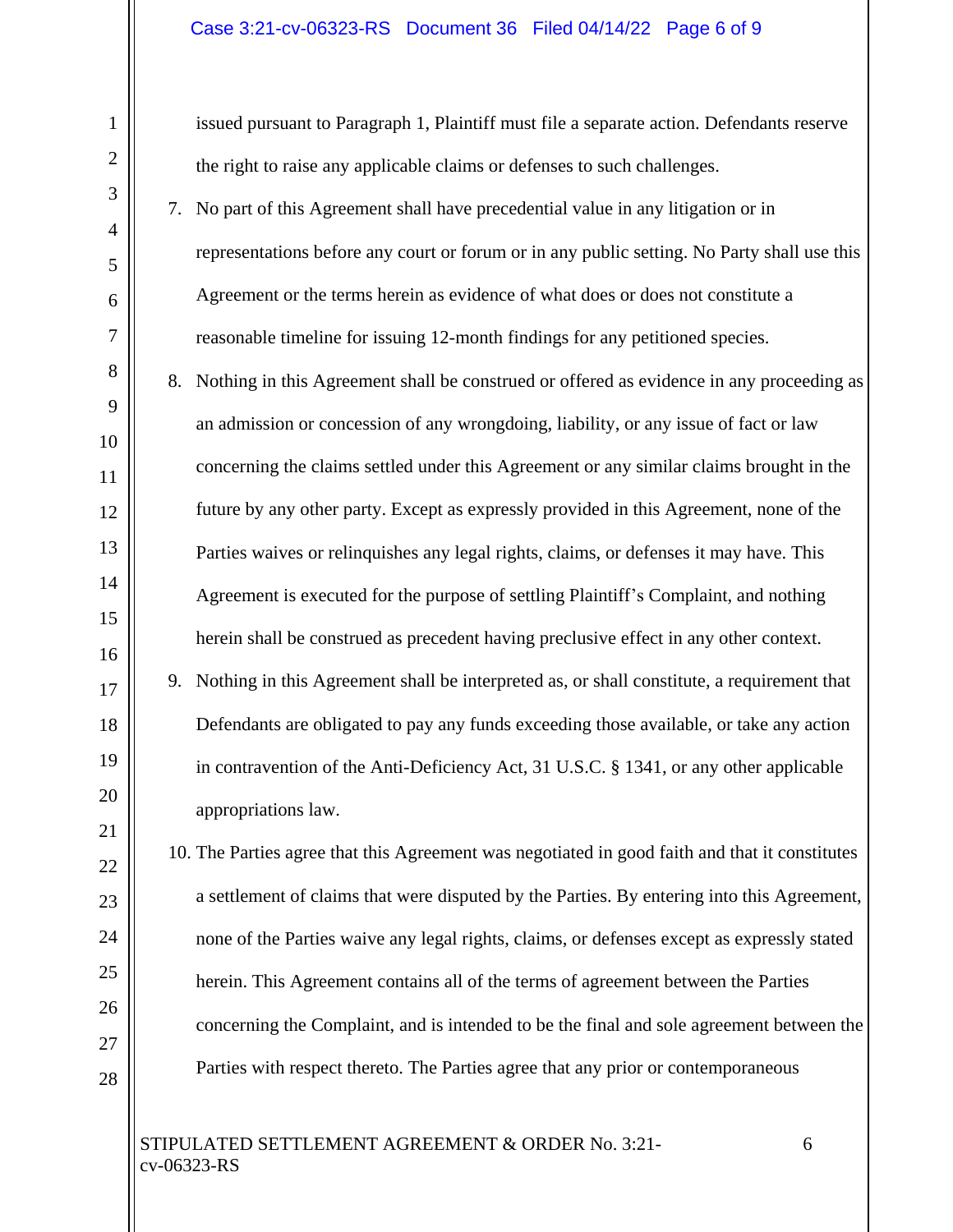## Case 3:21-cv-06323-RS Document 36 Filed 04/14/22 Page 7 of 9

STIPULATED SETTLEMENT AGREEMENT & ORDER No. 3:21- 7 cv-06323-RS 1 2 3 4 5 6 7 8 9 10 11 12 13 14 15 16 17 18 19 20 21 22 23 24 25 26 27 28 representations or understanding not explicitly contained in this written Agreement, whether written or oral, are of no further legal or equitable force or effect. 11. The undersigned representatives of each Party certify that they are fully authorized by the Party or Parties they represent to agree to the terms and conditions of this Agreement and do hereby agree to the terms herein. Further, each Party, by and through its undersigned representative, represents and warrants that it has the legal power and authority to enter into this Agreement and bind itself to the terms and conditions contained in this Agreement. 12. The terms of this Agreement shall become effective upon entry of an Order by the Court ratifying this Agreement. 13. Upon adoption of this Agreement by the Court, Plaintiff's Complaint shall be dismissed with prejudice. Notwithstanding the dismissal of this action, however, the Parties hereby stipulate and respectfully request that the Court retain jurisdiction to oversee any motion for attorneys' fees and costs, compliance with the terms of this Agreement, and to resolve any motions to modify such terms, until Defendants satisfy their obligations under the Agreement. *See Kokkonen v. Guardian Life Ins. Co. of Am.*, 511 U.S. 375 (1994). Dated: April 14, 2022 Respectfully Submitted, TODD KIM, Assistant Attorney General SETH M. BARSKY, Section Chief MEREDITH L. FLAX, Assistant Section Chief */s/ Taylor A. Mayhall* TAYLOR A. MAYHALL Trial Attorney, MN Bar No. 0400172 U.S. Department of Justice Environment & Natural Resources Division Wildlife & Marine Resources Section P.O. Box 7611 Washington, D.C. 20044-7611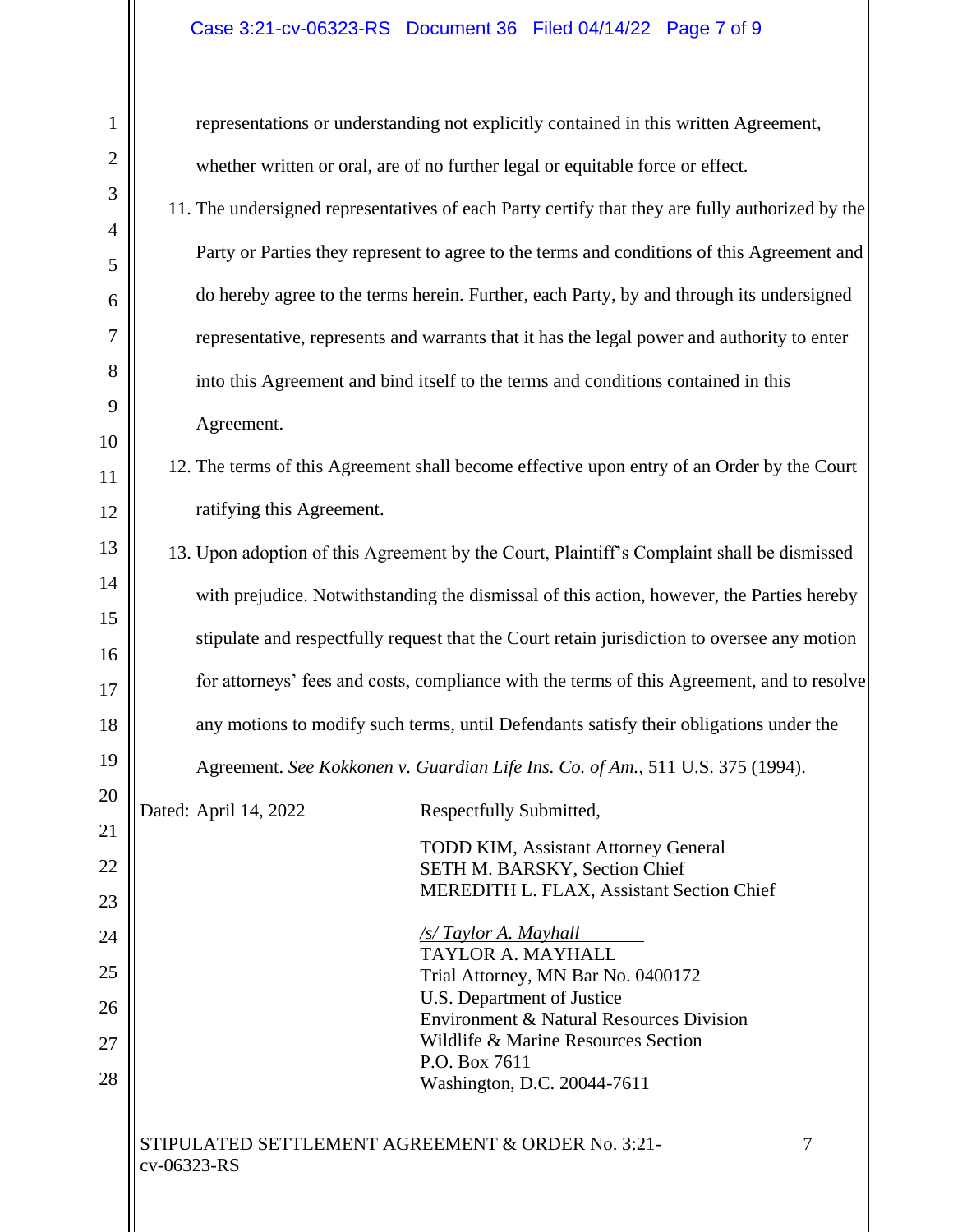|                | Case 3:21-cv-06323-RS Document 36 Filed 04/14/22 Page 8 of 9                |
|----------------|-----------------------------------------------------------------------------|
| 1              | Tel: (202) 598-3796                                                         |
| $\overline{c}$ | taylor.mayhall@usdoj.gov                                                    |
| 3              | <b>Attorneys for Defendants</b>                                             |
| $\overline{4}$ |                                                                             |
| 5              | <b>/s/ Margaret E. Townsend</b><br>Margaret E. Townsend (OR Bar No. 144463) |
| 6              | <b>Center for Biological Diversity</b><br>P.O. Box 11374                    |
| $\overline{7}$ | Portland, OR 97211                                                          |
| 8              | Tel: (971) 717-6409<br>mtownsend@biologicaldiversity.org                    |
| 9              | admitted pro hac vice                                                       |
| 10             | Brian Segee (Bar No. 200795)                                                |
| 11             | <b>Center for Biological Diversity</b><br>660 S. Figueroa St. Suite 1100    |
| 12             | Los Angeles, CA 90017<br>Tel: (805) 750-8852                                |
| 13             | bsegee@biologicaldiversity.org                                              |
| 14             | <b>Attorneys for Plaintiff</b>                                              |
| 15             |                                                                             |
| 16             |                                                                             |
| 17             |                                                                             |
| 18             |                                                                             |
| 19             |                                                                             |
| 20             |                                                                             |
| 21             |                                                                             |
| 22             |                                                                             |
| 23             |                                                                             |
| 24             |                                                                             |
| 25             |                                                                             |
| 26             |                                                                             |
| 27             |                                                                             |
| 28             |                                                                             |
|                |                                                                             |
|                | STIPULATED SETTLEMENT AGREEMENT & ORDER No. 3:21-<br>8<br>cv-06323-RS       |
|                |                                                                             |